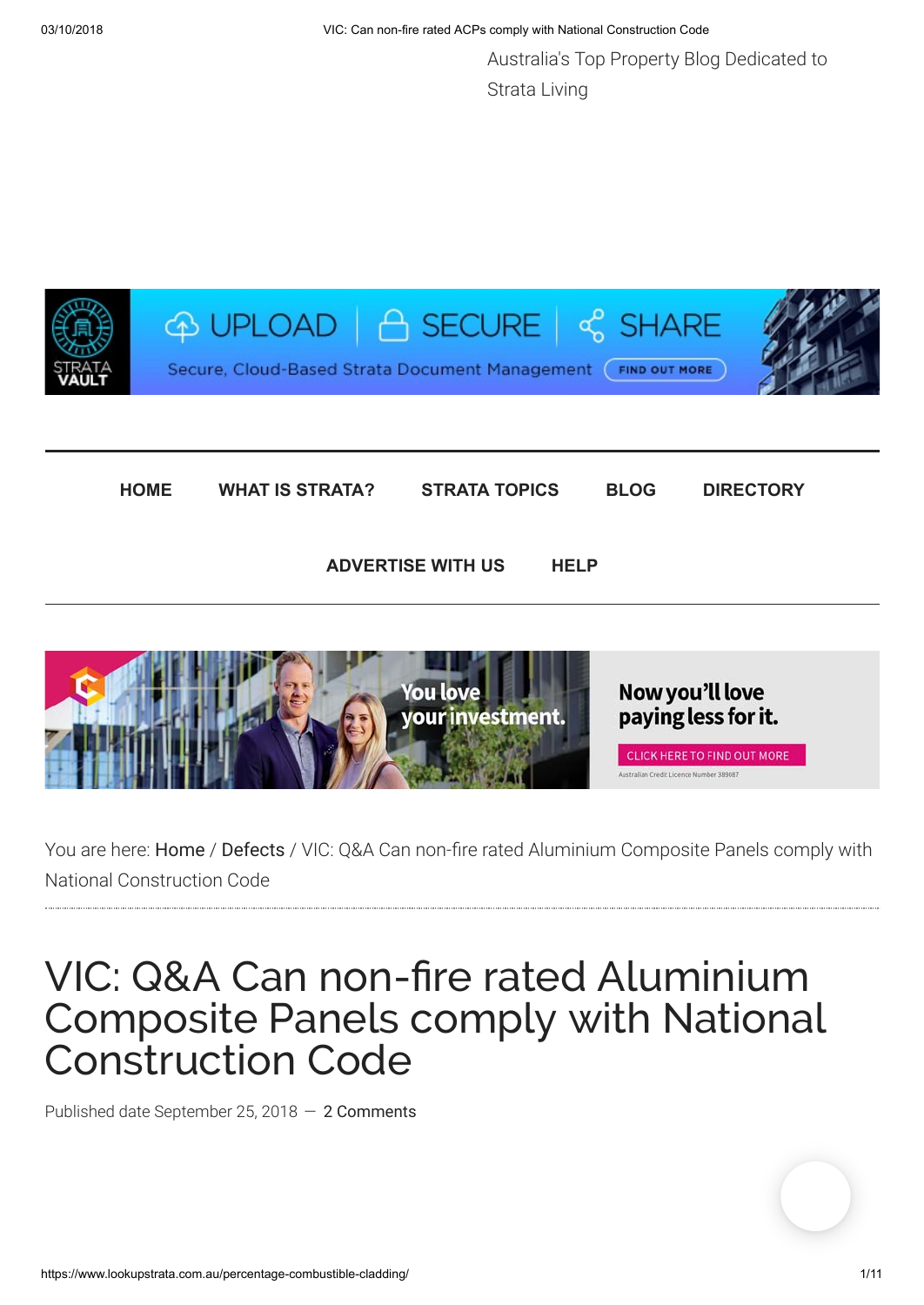This questions about combustible cladding on a building have been answered by Sahil Bhasin, Roscon Group.

## Question: Are there circumstances where non-fire rated Aluminium Composite Panels comply with the National Construction Code? If not, who is responsible to replace?

### [GET THE LATEST STRATA NEWS / ARTICLES DIRECT TO YOUR INBOX HERE](https://lookupstrata.us7.list-manage.com/subscribe?u=475482014a8d5617737f94131&id=422c8a14f2)

Are there circumstances where non-fire rated Aluminium Composite Panels comply with the National Construction Code? If not, who is responsible to replace? We are in a four storey apartment building with a Certificate of Occupancy issued in late 2013.

## Answer: Regardless of the amount of cladding present, buildings should undergo a risk assessment to identify whether the claddi constitutes an undue risk of fire spread at the façade of the building.

Aluminium Composite Panels (ACP) is prominently marketed in three variations, 100% polyethylene Cor (Combustible), 30% Polyethylene Core & 70% Mineral Core (Fire Retardant), 10% Polyethylene Core & 90 Mineral Core (Non-Combustible), however, all 3 fail AS 1530.1 (1994) as they are Combustible.

The words 'Fire Retardant' and 'Non-Combustible' are marketing terms used by the manufactures which don't link to any Australian or International standards.

Some of the only items used for cladding which withstands AS 1530.1 (1994) are concrete tilt panels an [bricks, as the testing regime requires items to withstand a furnace at 750 degrees for 30mins. See the](https://www.dropbox.com/s/wmv086rhfkjk5wc/CSIRO.mp4?dl=0) 'I Combustible' 10% Polyethylene Core & 90% Mineral Core fail the Australian Standard test.

By the nature of the question, the following statements assume the Owners Corporation you reside in has received a Building Notice.

Prior to your Owners Corporation receiving a notice or order via the Municipal Building Surveyor, the Victorian Cladding Taskforce led by the Victorian Building Authority have verified that there is an unacceptable level of danger to life, based on the combustible external cladding that does not comply w the Building Code of Australia.

If you have received a Building Notice it will denote that the external walls of the building co combustible materials, which is contrary to specification C.1.1 of the Building Code which requires all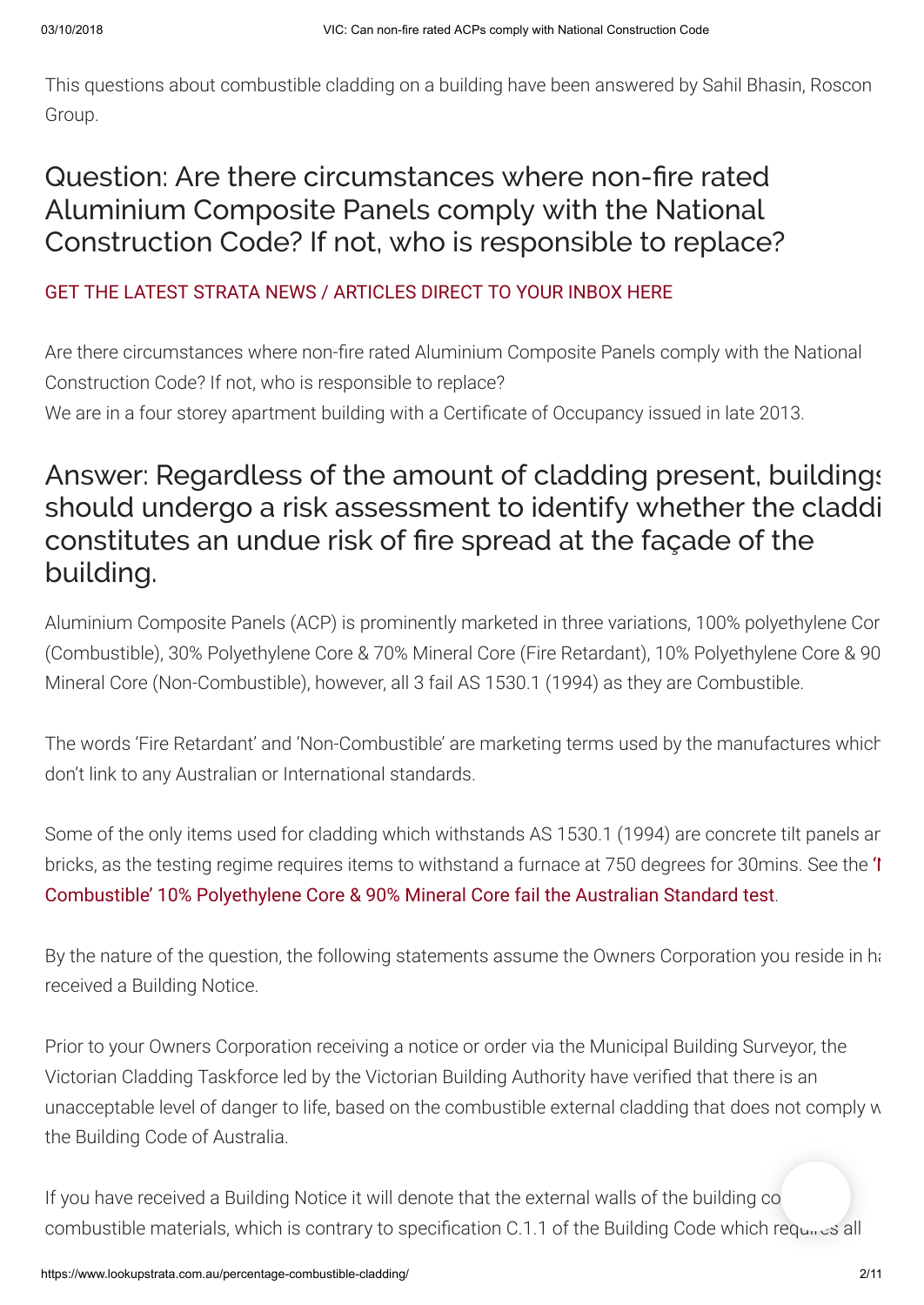external walls and attachments to be non-combustible.

As an Owners Corporation you are now required to 'SHOW CAUSE' in writing within 30, 60 or 90 days wh Occupation of the building should not be prohibited or why you should not replace all combustible mate and or carry out other items denoted in the notice or order.

We understand this is a very frustrating and stressful time for all owners and occupants of the building, the notice is an encumbrance on selling your asset, in turn reducing the asset value and increasing your insurance premium.

You are now required to undertake a Fire Engineering Review in line with the International Fire Engineeri Guidelines to look at possible Performance Solutions or Deemed-to-Satisfy Provisions which only a Fire Engineer can submit. This process can save considerable funds on rectification works, rather than just replacing all the combustible materials which could cost millions of dollars. For this to occur a Fire Engineering Brief and Fire Engineering Report will need to be completed.

These two documents provide an approach to justify the performance solutions identified through qualitative and quantitative analysis statements. Statistical and or supportive evidence will also be used where assumptions for fire engineering analysis are made.

As you have mentioned the building was constructed and Occupancy Permit issued in 2013 the claddin would form part of a Building Defect claim as the Owners Corporation and hold the builder responsible under the [Statutory Warranties: Section 8 of the Domestic Building Contracts Act 1995](http://www5.austlii.edu.au/au/legis/vic/consol_act/dbca1995275/s8.html) for 10 years fro the date of the Occupancy Permit or the Certificate of Final Inspection. This includes the National Construction Code, guides to standards and tolerances and Australia Standards.

The builder can be held responsible under the Statutory Warranties: Section 8 of the Domestic Building Contracts Act 1995, when building works do not comply with:

- The Contract  $\bullet$
- The Planning Permit  $\bullet$
- The Building Permit  $\bullet$
- The National Construction Code (NCC) Formerly BCA  $\bullet$
- The Building Act or its Regulations  $\bullet$
- Relevant Australian Standards

All domestic building work must be carried out: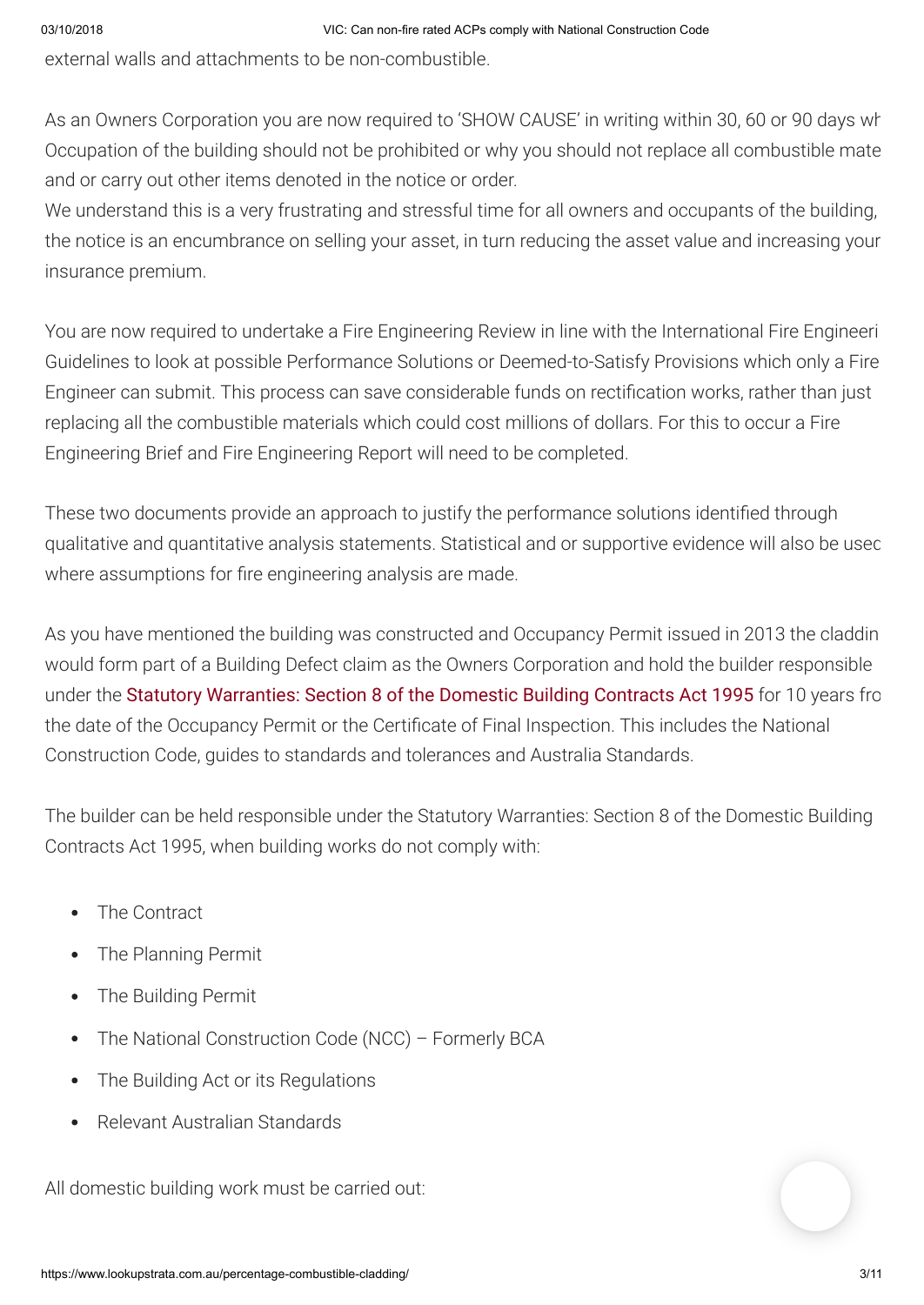#### 03/10/2018 VIC: Can non-fire rated ACPs comply with National Construction Code

- In a proper and workmanlike manner and in accordance with the plans and specifications
- In accordance with and comply with all laws and legal requirements  $\bullet$
- With reasonable care and skill  $\bullet$
- So that the home will be suitable for occupation on completion  $\bullet$
- Materials supplied will be good and suitable for purpose

If Builder is in breach of a section 8 warranty:

- The works can be considered defective/non-compliant works
- Owners can seek damages  $\bullet$
- Damages equate to the costs for the works to be rectified  $\bullet$
- Subject to a test of necessity and reasonableness  $\bullet$
- Necessary to produce conformity  $\bullet$
- Rectification would not be unreasonable  $\bullet$

As your Building is over 3 storeys the 'Home Warranty Insurance' doesn't apply, see this news story cove the matter [from ABC News](https://www.dropbox.com/s/nkjrgm3acxc9byd/ABC%20News%20VIC%20CLIP%20ROSCON.mp4?dl=0).

At the time of replying to your question, Roscon is one of two Fire Engineers in Victoria that has been granted access to the Risk Matrix the Victorian Building Authority used to direct the Municipal Building Surveyor to issue your Owners Corporation a Building Notice.

This allows Roscon to look at the initial rating of a building (Extreme, High, Moderate or Low) and subsequently design Fire Engineering solutions and run design simulation through the Victorian Building Authorities, 'Risk Matrix' to reduce the risk rating of a building, thus reverse engineering solutions and presenting a compelling argument to have the Building Notice revoked as quickly as possible, lifting the encumbrance on selling your asset and restoring the asset value.

As a registered domestic and commercial unlimited builder, Roscon can also assist in the Project Management of any Building or Emergency Orders which require rectification works, including advising committee of funding options available rather than raising special levies.

As the industry leading Fire Engineers for cladding, our team look forward to assisting Victorians throug this difficult period.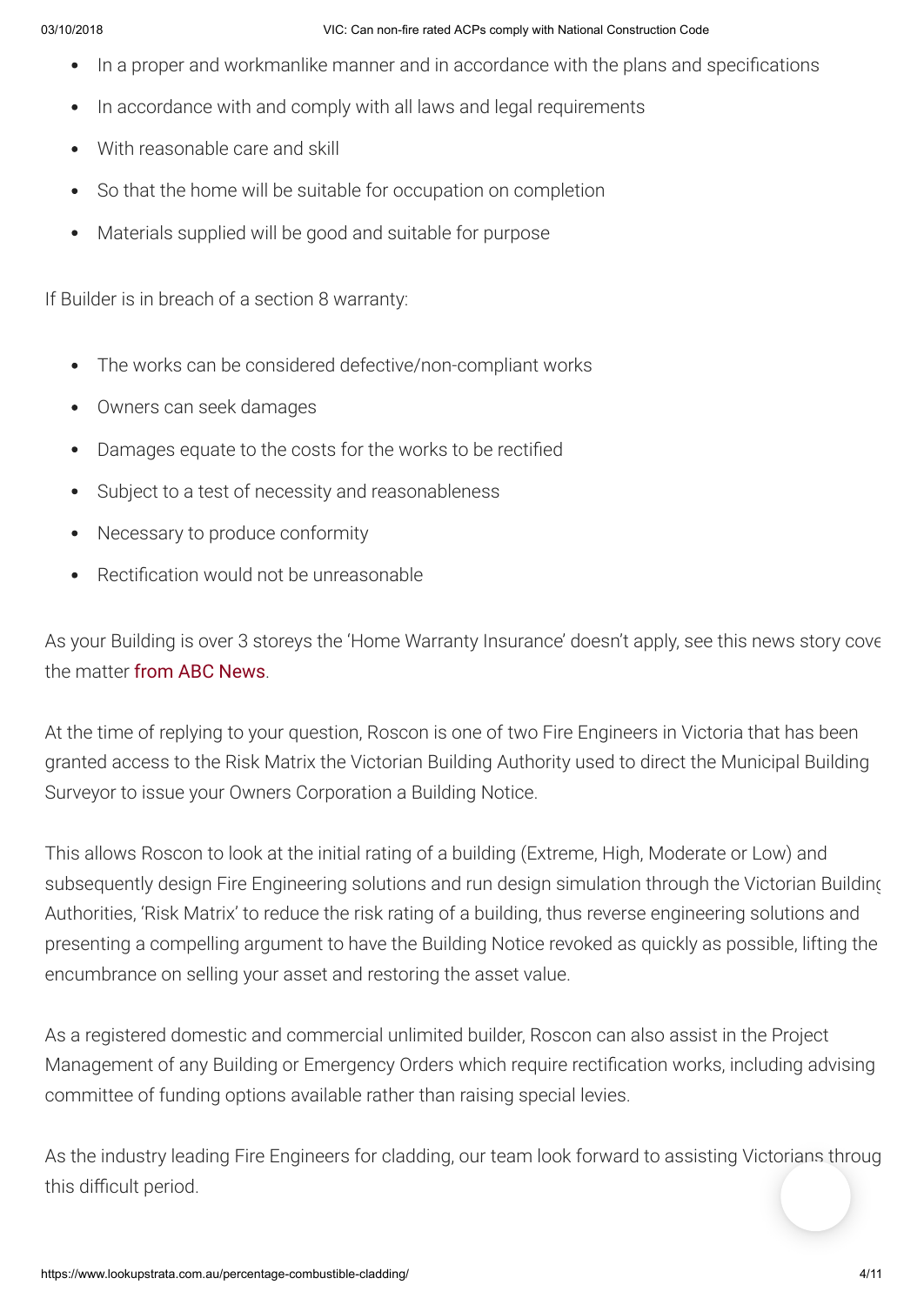This post appears in [Strata News #210](https://www.lookupstrata.com.au/strata-news/).

# Q&A What Percentage of Combustible Cladding on Building is Dangerous?

Question: Our Strata Corporation has sent us a letter and they are investigating all buildings under their control; however, they stat that only buildings with 30% or more combustible cladding are  $t_0$ be forwarded to insurance companies for review. Is this correct?

Our Strata Corporation has sent us a letter and they are investigating all buildings under their control; however, they stated that only building with 30% or more built with combustible cladding are to be forwarded to insurance companies for review. Is this correct? Or does it depend on whether the cladding conforms to the correct Australia standards?

## Answer: Regardless of the amount of cladding present, buildings should undergo a risk assessment to identify whether the claddi constitutes an undue risk of fire spread at the façade of the building.

Some insurers are using the percentage of cladding coverage as an interim parameter to adjust insuran premiums on buildings with aluminium composite or expanded polystyrene cladding. This is because th issue is new and guidelines are still being developed on a State and Federal Government level.

Cladding on the external façade of a building is required to be non-combustible for any residential buildi stories or greater under the National Construction Code. Any amount of combustible cladding can undermine the fire engineering design of the building, as this has been prepared under the assumption t the façade cannot be set alight. Regardless of the amount of cladding present, buildings should undergo risk assessment to identify whether the cladding constitutes an undue risk of fire spread at the façade c the building.

A detailed cladding assessment would consider the location of the cladding and the manner with which installed as well as the existing essential safety measures (fire safety) systems which are present at the site, each of these is equally as important as the total cladding coverage. Examples, where the amount of combustible cladding coverage may be a very small percentage but would add significantly to the fire rist include:

Any situation where cladding has been installed near or above a required exit such as the exit unusable in the event of a fire – this is particularly relevant where there no alternative exit